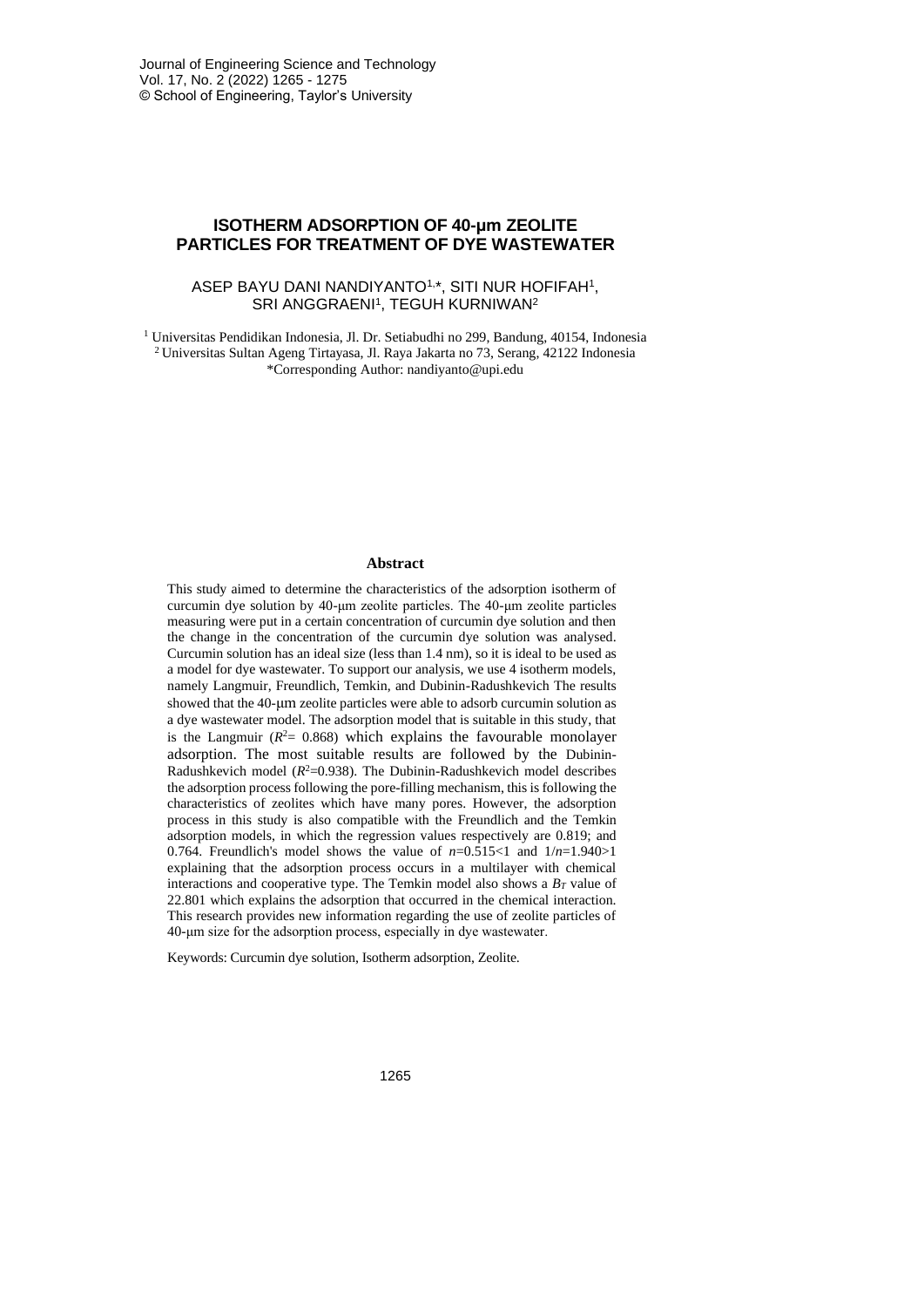## **1. Introduction**

Currently, many industries use dyes in their operational activities. For example, the dye industry, textiles, and plastics industry. Water was widely used to dissolve dyes so that it produces a lot of coloured liquid wastewater [1]. Dyes can become pollutants in water. If the wastewater is discharged into the environment, it will pollute the water, cause poisoning of agricultural land, block the sun and interfere with the life of aquatic organisms, reduce the diversity of aquatic biota, cause disruption of ecosystem balance, cause carcinogens, to become mutagens in organisms [2, 3]. Therefore, it is necessary to manage dye wastewater. There are many techniques for managing wastewater including biological, physical, and chemical methods [4]. Chemical wastewater treatment can be done cheaply, and environmentally friendly, one of which is by using the adsorption process on wastewater molecules using adsorbents. Adsorption is a tertiary waste treatment technique [5].

Adsorption is the phenomenon of the adhesion of ions, atoms, or molecules from dissolved solids, liquids, or gases, which occur on the surface of a substance. The substance which the ion, atom, or molecule attaches is called an adsorbent, while the ion, atom, or dissolved molecule that is attached is called an adsorbate [6]. Adsorption isotherm is an important factor in the adsorption process because, in the adsorption isotherm, the interaction phenomenon between adsorbent and adsorbate is explained. Based on its molecular interactions, adsorption is divided into chemical and physical adsorption [7]. If the attractive force between the adsorbent and the adsorbate is very weak with the Vander Waal Tensile force, the adsorption process is physical adsorption [8]. If the tensile force between the adsorbent and the adsorbate is very strong which is almost the same as the strength of the chemical bond, the adsorption process is included in chemical adsorption, chemical adsorption is not easily reversed due to the strong tensile force [9].

Natural zeolite particle can be used as an adsorbent [10]. Zeolite is an aluminosilicate compound that has surface absorption properties. Zeolite particles have a microporous framework with a very large surface area because of all directions' interconnected cavities [11, 12]. This pore architecture will be very useful in the adsorption process. Zeolite is abundant and easy to find in Indonesia, especially in the Bayah, Lampung, and Tasikmalaya areas. Zeolite from the Bayah area has a good capability for adsorption because it has a modernite type and a platy structure [12].

Other materials have been widely used as adsorbents such as carbon soursop peel waste [13], activated carbon from almond bark [14], aloe vera waste biomass [15], iron oxide-graphene oxide nanocomposite [16], modified chitosan [17], tungsten oxide [18], methane [19], modified clays [20], MOFs material [21], zeolite particle [22], and many more. From these current studies, no one has specifically discussed the adsorption process using specific zeolite particle sizes to adsorb the curcumin solution which is used as a model for dye wastewater. Curcumin solution has an ideal size (less than 1.4 nm) [23]. The particle size of 1.4 nm is ideal for use as a wastewater dye model because it can be absorbed by the pores of zeolite particles that have a pore diameter of less than 2 nm [24].

Therefore, this study aimed to determine the characteristics of the adsorption isotherm of curcumin solution by 40 μm zeolite particles. The main novelty in this study was to analyse the isotherm adsorption of 40-μm zeolite particles to adsorb curcumin dye solution as a model of pollutant in wastewater. The zeolite particles measuring 40 μm were put in a certain concentration of curcumin solution and then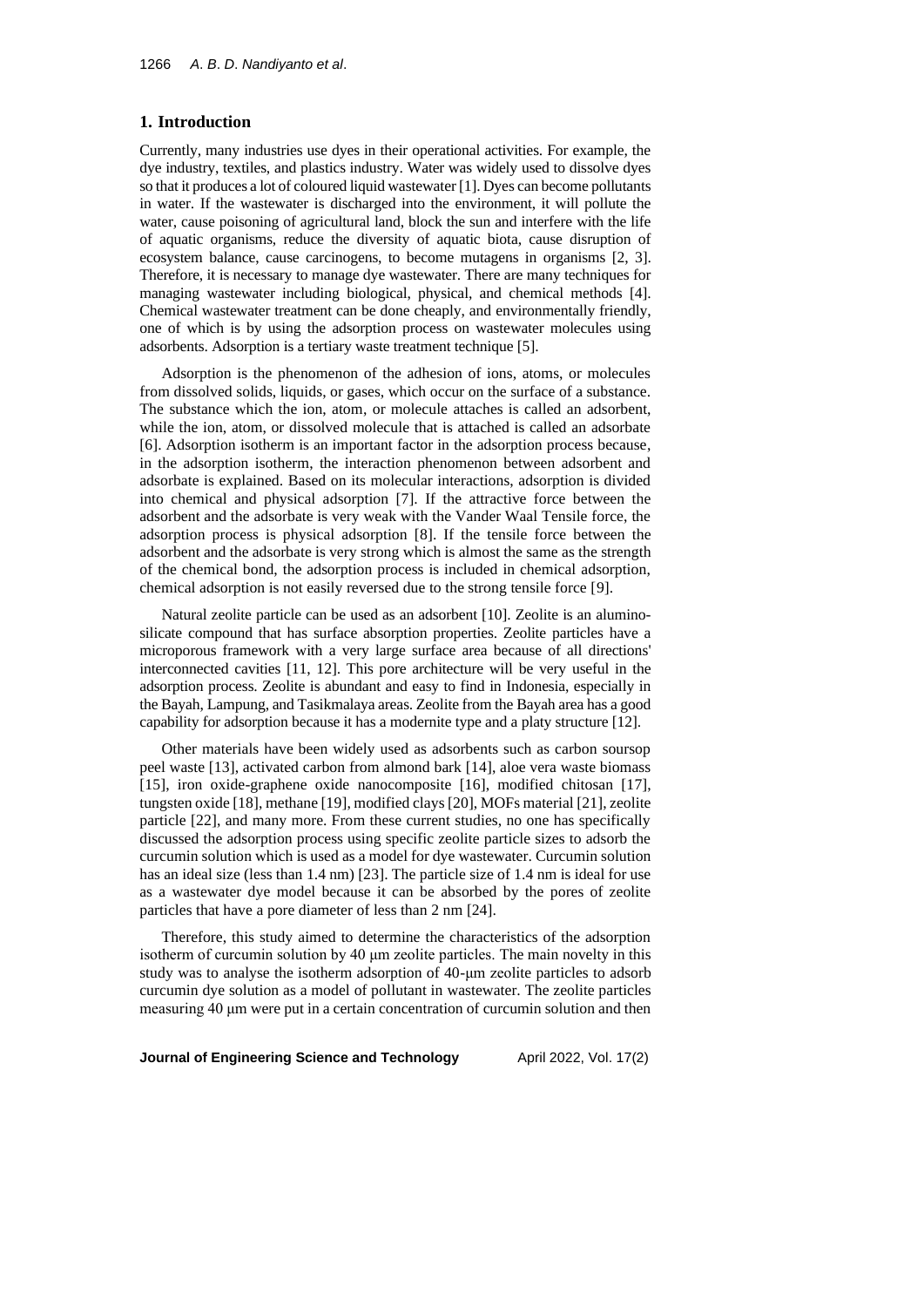the change in the concentration of the curcumin solution was analysed. The curcumin solution as a model can facilitate the observation of adsorbent-adsorbate interactions and make it easier to predict the adsorption isotherm model that occurs in the zeolite. This research provides new information regarding the use of zeolite particles of 40 μm size for the adsorption process, especially in dye wastewater.

## **2.Methods**

## **2.1.Materials used in this study**

The natural zeolite particles of 40 μm were used as an adsorbent in this study. The natural zeolite particles were obtained from Bayah Banten, Indonesia. The curcumin dye was used as an experimental adsorbate model. The curcumin dye was carried out from PT. Motasa Indonesia, Mojokerto, Indonesia. Test instruments used in this study include the XRD (XRD, PANalytical X'Pert PRO; Philips Corp., The Netherland), TDS meter (Model E-1 portable), and the digital microscope (BXAW-AX-BC, China; 1000x magnification).

# **2.2.Adsorption method**

This research was conducted during the pandemic, the research was done at home uses existing equipment. The adsorption process was done by weighing 1 g of zeolite particles and mixing it with 50 mL of curcumin dye solution. The concentration of curcumin dye solutions was varied to 10, 30, 50, 70, 90, and 100 ppm. The mixture was then stirred for 1 minute with the speed of 300 rpm and settle for 10 minutes to occurs the adsorption process. Adsorption can occur within 10 minutes and changes in ppm can be detected, during the adsorption process the temperature was the room temperature. The mixed solution was then filtered. The filtrate was then analysed with a TDS meter. In this study, repetition is only done once. The adsorption process was analysed from changes in the concentration of curcumin solution (ppm). To analysis the characteristic of the zeolite particles more closely, we also saw zeolite particles using a Digital Microscope. The analysis phase of Bayah zeolite particles was also carried out in this study using X-Ray Diffraction (XRD).

The adsorption process occurs during the solution mixing procedure. When the solution was stirred there is an interaction between the adsorbate-adsorbent. The mixture settled for a while before measuring the ppm to occur the natural precipitation. The next step after the adsorption process was carried out is to evaluate the adsorption model that occurs. Several model adsorptions were used in this study for analysed of adsorption process including Langmuir, Freundlich, Temkin, and Dubinin-Radushkevich.

# **2.3. Isotherm adsorption models used in this study**

### **2.3.1. Langmuir**

Langmuir's Isotherm model explains that the adsorption process forms a single layer (monolayer) on the outside of the adsorbent surface. There are four assumptions of the adsorption isotherm model, namely:

- (i)The molecules react on the adsorbent surface.
- (ii) Each side can only bind one adsorbate molecule.
- (iii) Each side has the same potential energy.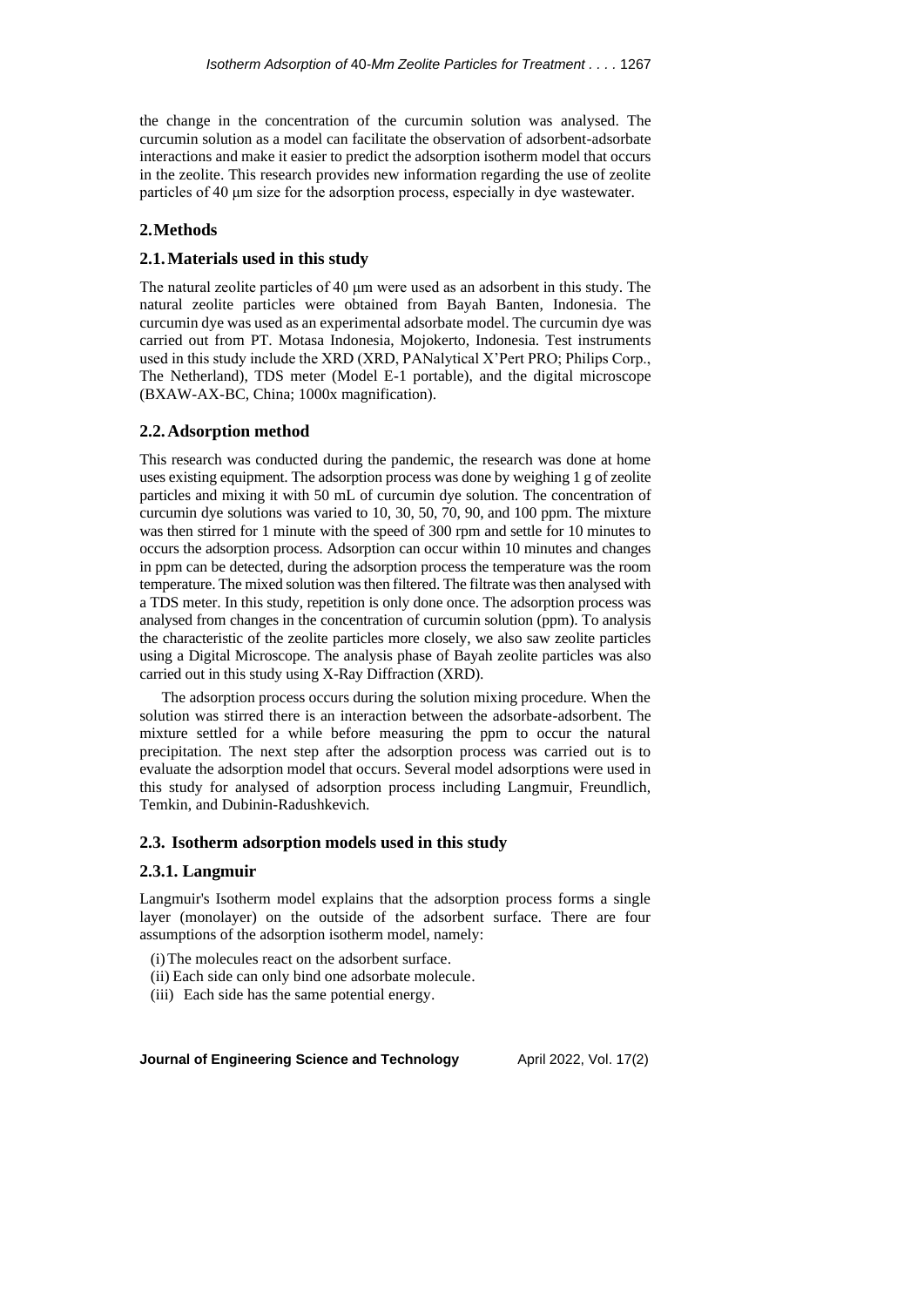(iv) After one adsorbate molecule binds to the adsorbent surface, there are no other bonds between the adsorbed molecules and other adsorbates.

Adsorption forms a single layer (monolayer) as modelled in Fig. 1(a) [6, 25]. The Langmuir process is expressed by Eqs. (1) and (2):

$$
\frac{1}{Q_e} = \frac{1}{Q_{\text{max}} K_L} \frac{1}{C_e} + \frac{1}{Q_{\text{max}}}
$$
(1)  

$$
R_L = \frac{1}{1 + K_L C_e}
$$
(2)

where  $Q_e$  is the number of molecules adsorbed per gram adsorbent at equilibrium  $(mg/g)$ ,  $K_L$  is the constant in the Langmuir adsorption model,  $Q_{max}$  is the monolayer adsorption capacity (mg/g) and  $C_e$  is the equilibrium concentration of adsorbate  $(mg/L)$ , while  $R_L$  is the constant of dimensionless of adsorption separator factor [26]. (i) *R<sup>L</sup>* > 1, is unfavourable of adsorption process (occur the most desorption processes).

- (ii)  $R_L = 1$ , adsorption process is linear (depending on the concentration absorbed
	- and the amount absorbed).
- (iii)  $R_L = 0$ , adsorption process is Irreversible (adsorption is too strong).
- (iv)  $0 < R_L < 1$  adsorption process is favourable (adsorption process can be controlled).

# **2.3.2. Freundlich**

The Freundlich adsorption model describes adsorption in general. This model can describe the adsorption process that occurs chemically or physically. The adsorption occurs the multilayer adsorption and the bond are not too strong with the distribution of heterogeneous energetic from the active site of adsorbent. The multilayer adsorption is modelled in Fig. 1(b). The Freundlich isotherm formula is expressed by Eq. (3):

$$
\ln Q_e = \ln K_f + \frac{1}{n} \ln C_e \tag{3}
$$

where  $Q_e$  is the amount of adsorbate absorbed per unit of adsorbent (mg/g),  $K_f$  is the relative adsorption capacity,  $C_e$  is the concentration of adsorbate under equilibrium conditions (mg/L), and  $n$  is the intensity of adsorption indicating the linearity [6, 27]. The value of *n* can predict using:

- (i)  $n = 1$ , is the linear adsorption.
- (ii)  $n < 1$ , is the chemical interaction adsorption.
- (iii)  $n > 1$ , is the physical interaction adsorption.
- (iv)  $0 < 1/n < 1$ , is the Favourable adsorption process.
- (v)  $1/n > 1$  is a cooperative adsorption process.



**Fig. 1. Model of adsorption process (a) monolayer (b) multilayer.**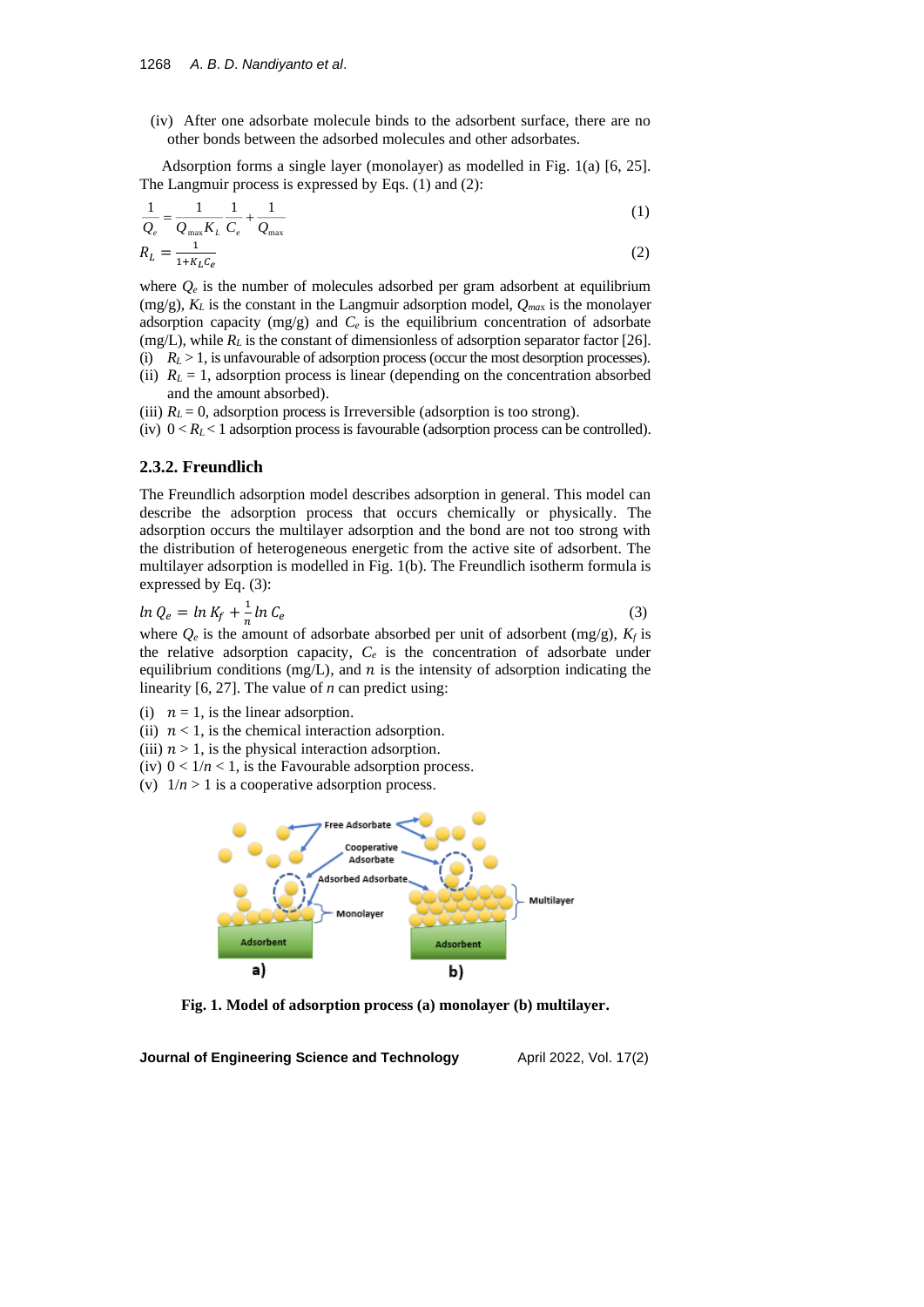### **2.3.3. Temkin**

Temkin isotherm adsorption explains the correlation of isotherm adsorption and interaction indirect adsorbate. There are three postulates of the Temkin isotherm adsorption model:

- (i) The increasing surface coverage of adsorbent affected the decreases in adsorption heat linearly,
- (ii) On the adsorbent surface, the isotherm adsorption process shows uniform binding energy distribution,
- (iii) The interaction of adsorption involves the interaction between adsorbent-adsorbate [6, 23, 28]. The Temkin isotherm adsorption model expressed in Eq. (4) :

$$
Q_e = B_T ln A_T + B_T ln C_e
$$

(4)

where  $B_T$  is the constant of adsorption heat (if the  $B_T < 8$  kJ/mol, the adsorption process shows physical adsorption; and  $B_T > 8$  kJ shows the chemical adsorption), *A<sup>T</sup>* is the Temkin equilibrium constant, and the *T* expressed the absolute temperature.

## **2.3.4. Dubinin-Radushkevich**

Dubinin-Radushkevich isotherm is the adsorption process on the heterogeneous surface of the adsorbent which has many pore structures. The adsorption occurs free energy. The adsorption process occurs by filling the micropore of the adsorbent with the adsorbate molecule [29]. Dubinin-Radushkevich isotherm is written in Eq. (5):

$$
ln Q_e = ln Q_s - (\beta \varepsilon^2)
$$
\n(5)

where  $Q_S$  is the saturation capacity of theoretical isotherms (mg/g),  $\beta$  is the constant of Dubinin-Radushkevich isotherm, and  $\mathcal E$  is the Polanyi potential (J/mol).  $\mathcal E$  can be calculated by the Eq. (6) [6]:

$$
\varepsilon = RT \ln \left[ 1 + \frac{1}{c_e} \right] \tag{6}
$$

where  $C_e$  is the equilibrium concentration of solute. To calculate the free energy of the adsorption process per adsorbate molecule can use Eq. (7) [23]:

$$
E = \frac{1}{\sqrt{2\beta}}\tag{7}
$$

where  $E$  is the energy needed to remove the molecules from the surface of the adsorbent. If  $E < 8$  kJ/mol, the adsorption is the physical adsorption. If  $8 < E < 168$ kJ/mol, the adsorption is the chemical adsorption.

## **3.Result and discussion**

Figure 2 shows the photograph of zeolite particles. Fig. 2(a) is the agglomeration of zeolite particles. The particles were very fine with greenish. Fig. 2(b) is a photograph of zeolite particle grains. The particle sizes were 0.04 mm (40 μm).

Figure 3 shows the comparison of Bayah's natural zeolite XRD pattern compared to the standard zeolite XRD pattern according to the International of Zeolite Association [30]. using XRD analysis was done using the previous literature [31]. The results showed that Bayah's natural zeolite consisted of mordenite (MOR) and clinoptilolite (HEU) zeolites. The peak intensity of Bayah's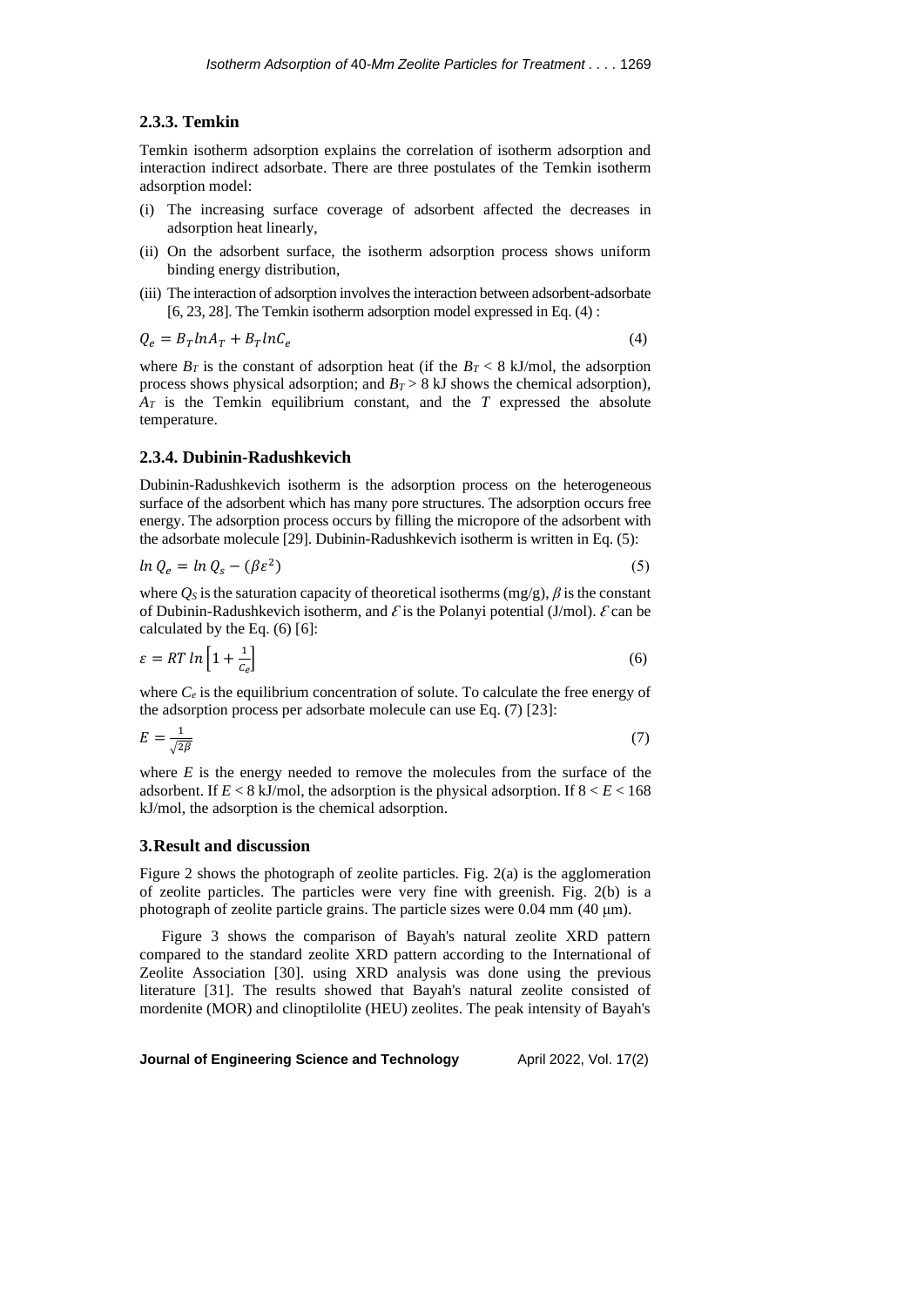## 1270 *A*. *B*. *D*. *Nandiyanto et al*.

natural zeolite is relatively lower than that of synthetic standard zeolites, which indicates that the sample also contains a nanocrystalline phase. The dominant phase of natural Bayah zeolite is the clinoptilolite phase because many peaks are detected. There are several mordenite peaks but not visible such as  $2\Theta$  6.51° and 22.2° which are very low in intensity and overlap with the clinoptilolite peaks. The results obtained are following the literature which reports that Bayah's natural zeolite has mordenite and clinoptilolite phases [32, 33].



**Fig. 2. The photograph of zeolite (a) the agglomeration particles (b) the grain of particles.**



**Fig. 3. XRD pattern of Bayah natural zeolites.**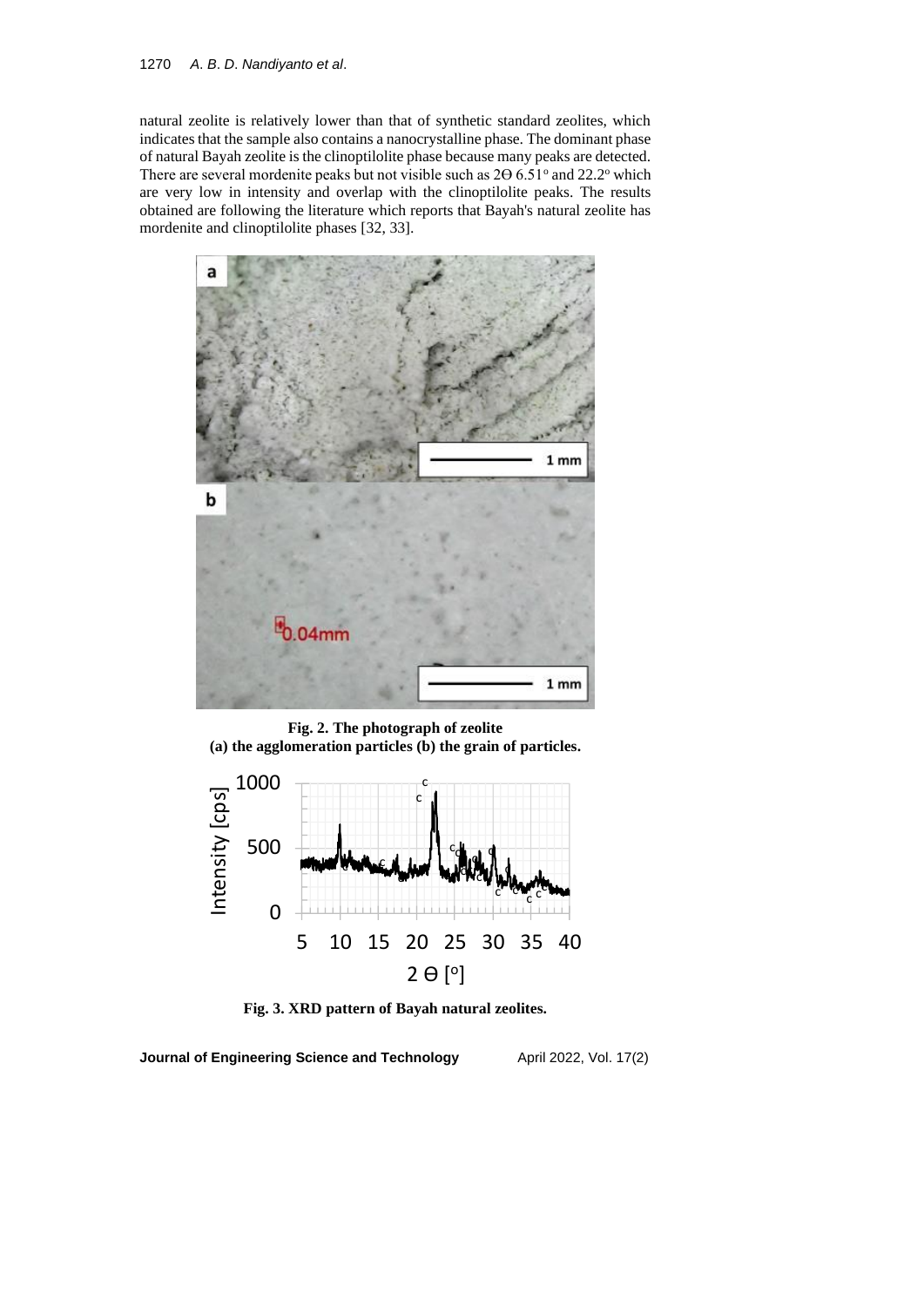Figures 4(a), (b), (c), and (d) respectively show fitting data with the model adsorption isotherm Langmuir, Freundlich, Temkin, and Dubinin-Radushkevich. The most suitable adsorption isotherm model in this study is the Langmuir (has  $R^2 = 0.868$ ). Other parameters obtained in this work are  $R_L$  = 0.073.  $0 < R_L$  < 1 which describe the adsorption have the favourable monolayer adsorption [34]. The most suitable results are followed by Dubinin-Radushkevich with a regression value of 0.8342.

The Dubinin-Radushkevich occur the adsorption process was filling the micropore of adsorbent with the adsorbate molecule [35]. The parameter of the Dubinin-Radushkevich model is shown in Table 1. The  $\beta$  as the Dubinin-Radushkevich constant is influenced by the pore volume of the adsorbent. The pore volume has an impact on the energy value  $(E)$ . The  $\beta$  value indicates a high adsorption capacity; this has an impact on the maximum bond energy value [36].

In addition, the result shows that the adsorption process is also compatible with the Freundlich and the Temkin models. The regression values of all models were more than 0.700.



## **Fig. 4. (a), (b), (c), and (d) respectively show fitting data with the model adsorption isotherm Langmuir, Freundlich, Temkin, and Dubinin-Radushkevich.**

Table 1 summarizes the adsorption phenomena described based on the model parameters used in this study. From the results of Table 1, we get several points.

- (i) Langmuir stated the maximum monolayer adsorption capacity. From the data, we get  $R_L$  0.073.  $0 < R_L < 1$  indicates favourable adsorption.
- (ii) From Freundlich's data, the data show  $n < 1$ , indicating the chemical interaction adsorption. Next, the score is obtained  $1/n > 1$ , indicating a cooperative adsorption process.
- (iii) Temkin stated  $B_T > 8$  kJ shows the chemical adsorption.
- (iv) The Dubinin-Radushkevich isotherm model stated Energy (*E*) < 8 kJ/mol is a physical adsorption process.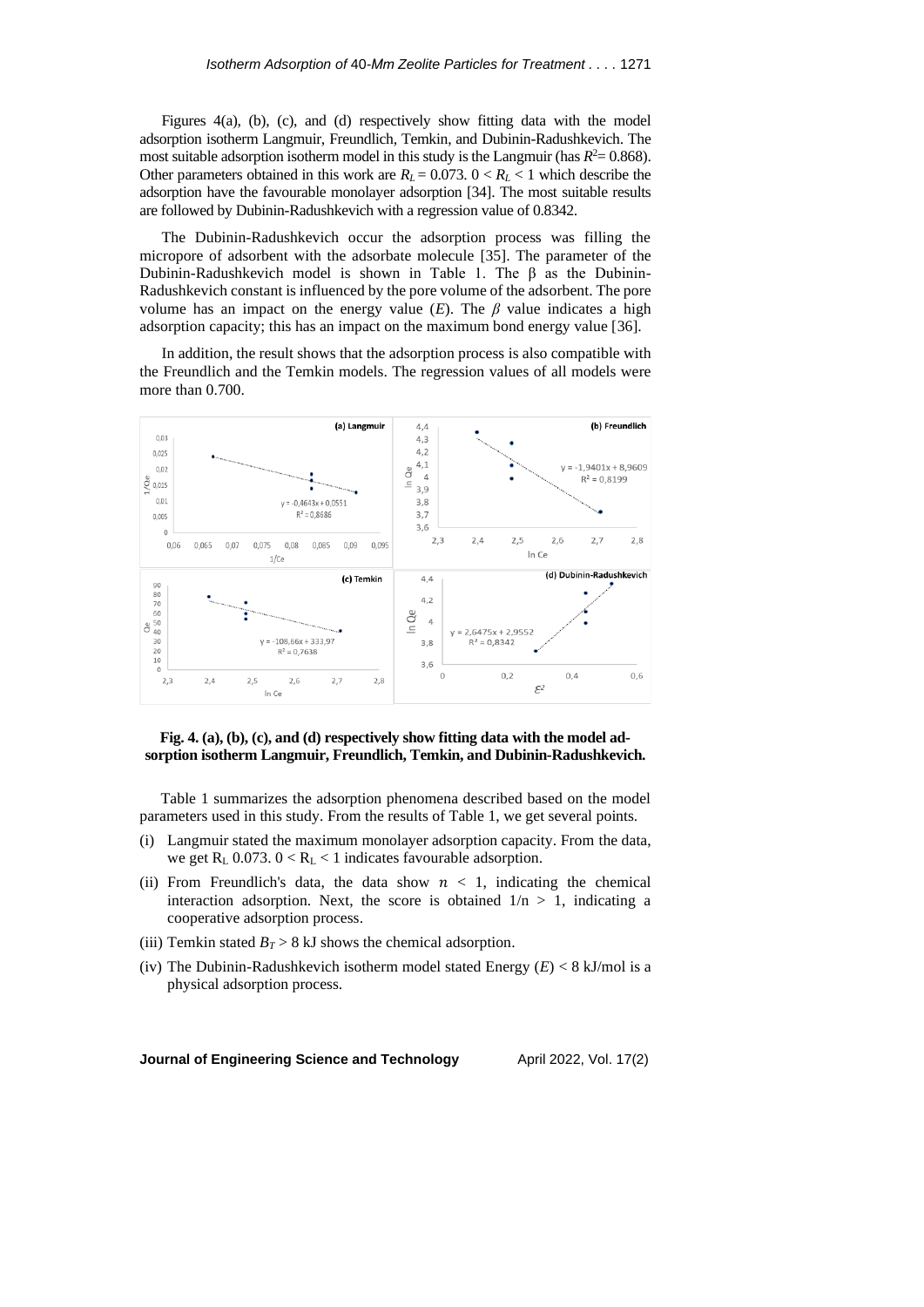| Model         | <b>Parameter</b>                             | <b>Result</b> | <b>Notes</b>                                           |
|---------------|----------------------------------------------|---------------|--------------------------------------------------------|
| Langmuir      | $_{Omax}(mg/g)$                              | 18.149        | The maximum monolayer adsorption capacity              |
|               | $K_L$ (L/mg)                                 | 0.026         | Langmuir adsorption constant                           |
|               | $R_L$                                        | 0.073         | $0 < R_L < 1$ , indicating favourable adsorption.      |
|               | $R^2$                                        | 0.868         | The correlation coefficient.                           |
| Freundlich    | $\boldsymbol{n}$                             | 0.515         | $n < 1$ , is the chemical interaction adsorption       |
|               | 1/n                                          | 1.940         | $1/n > 1$ is a cooperative adsorption process          |
|               | $K_f$ (mg/g)                                 | 7792.37       | The relative adsorption capacity                       |
|               | $R^2$                                        | 0.819         | The correlation coefficient.                           |
| <b>Temkin</b> | $A_T(L/g)$                                   | 21.606        | The Equilibrium binding constant                       |
|               | $B_T$ (J/mol)                                | 22.801        | $B_T > 8$ kJ shows the chemical adsorption             |
|               | $R^2$                                        | 0.764         | The correlation coefficient.                           |
| Dubinin-      | $q_s$ (mg/g)                                 | 523.480       | The maximum adsorption capacity of the adsorbent.      |
| Radushkevich  | $\beta$ (mol <sup>2</sup> /kJ <sup>2</sup> ) | 4.110         | The Dubinin-Radushkevich isotherm saturation capacity  |
|               | $E$ (kJ/mol)                                 | 0.349         | Energy $E < 8$ kJ/mol is a physical adsorption process |
|               | $R^2$                                        | 0.8342        | The correlation coefficient.                           |

**Table 1. The adsorption parameter.**

The adsorption process that occurs in this study is illustrated in Fig. 5. In this study, cooperative adsorption occurred. The adsorbate fills the pores of the zeolite by physical interaction. However, on the surface of the adsorbent occur monolayer and multilayer adsorption with chemical interactions. Based on the results obtained, 40-μm zeolite has a very good performance in the adsorption process, both of zeolite surface and the porous part are active interact with the adsorbate.



**Fig. 5. The adsorption process that occurs in this study.**

# **4.Conclusion**

This study investigated the characteristics of the adsorption isotherm of curcumin dye solution by 40 μm zeolite particles. The results showed that the 40-μm zeolite particles were able to adsorb curcumin solution as a dye wastewater model. The adsorption model that is suitable in this study, that is the Langmuir  $(R<sup>2</sup>= 0.868)$  which explains the favourable monolayer adsorption. The most suitable results are followed by the Dubinin-Radushkevich model ( $R^2=0.938$ ). The Dubinin-Radushkevich model describes the adsorption process following the pore-filling mechanism, this is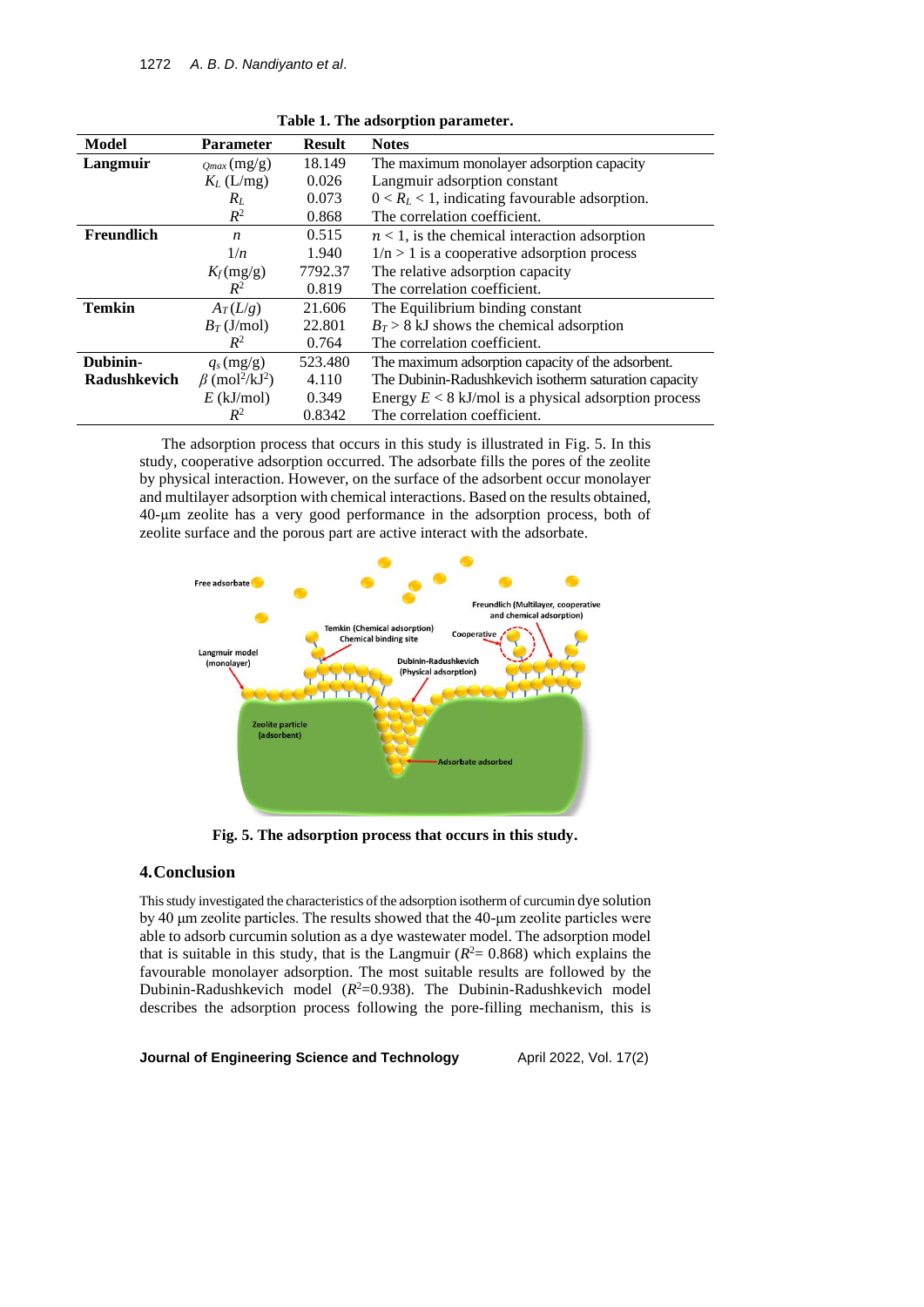following the characteristics of zeolites which have many pores. However, the adsorption process in this study is also compatible with the Freundlich and the Temkin adsorption models, in which regression values respectively were 0.819; and 0.764. Freundlich's model shows the value of *n*=0.515<1 and 1/*n*=1.940>1 explaining that the adsorption process occurs in a multilayer with chemical interactions and cooperative type. The Temkin model also shows a  $B_T$  value of 22.801 which explains the adsorption that occurred in the chemical interaction. This research provides new information regarding the use of zeolite particles of 40-μm size for the adsorption process, especially in dye wastewater.

## **Acknowledgements**

We acknowledged RISTEK BRIN, Grant Penelitian Terapan Unggulan Perguruan Tinggi and Bangdos, Universitas Pendidikan Indonesia.

## **References**

- 1. Rangabhashiyam, S.; Anu, N.; and Selvaraju, N. (2013). Sequestration of dye from textile industry wastewater using agricultural waste products as adsorbents. *Journal of Environmental Chemical Engineering*, 1(4), 629-641.
- 2. Chakravarty, P.; Bauddh, K.; and Kumar, M. (2015). Remediation of dyes from aquatic ecosystems by biosorption method using algae. *In Algae and Environmental Sustainability*, 1, 97-106.
- 3. Ghaly, A.E.; Ananthashankar, R.; Alhattab, M.V.V.R.; and Ramakrishnan, V.V. (2014). Production, characterization and treatment of textile effluents: A critical review. *J*. *Chem*. *Eng*. *Process*. *Tech*, 5, 1–18.
- 4. Bhatia, D.; Sharma, N.R.; Singh, J.; and Kanwar, R.S. (2017). Biological methods for textile dye removal from wastewater: *A review*. *Critical Reviews in Environmental Science and Technology*, 47(19), 1836-1876.
- 5. Sonune, A. ; and Ghate, R. (2004). Developments in wastewater treatment methods. *Desalination*, 167, 55-63.
- 6. Ragadhita, R.; and Nandiyanto, A.B.D; How to calculate adsorption isotherms of particles using two-parameter monolayer adsorption models and equations. *Indonesian Journal of Science and Technology*, 6(1), 205-234.
- 7. Al-Ghouti, M.A.; and Da'ana, D.A. (2020). Guidelines for the use and interpretation of adsorption isotherm models: A review. *Journal of hazardous materials*, 393, 122383.
- 8. Kong, L.; and Adidharma, H. (2019). A new adsorption model based on generalized van der Waals partition function for the description of all types of adsorption isotherms. *Chemical Engineering Journal*, 375, 122112.
- 9. Elmsellem, H.; Youssouf, M.H.; Aouniti, A.; Hadda, T.B.; Chetouani, A., and Hammouti, B. (2014). Adsorption and inhibition effect of curcumin on mild steel corrosion in hydrochloric acid. *Russian Journal of Applied Chemistry*, 87(6), 744-753.
- 10. Meshko, V.; Markovska, L.; Mincheva, M.; and Rodrigues, A.E. (2001). Adsorption of basic dyes on granular acivated carbon and natural zeolite. *Water Research*, 35(14), 3357-3366.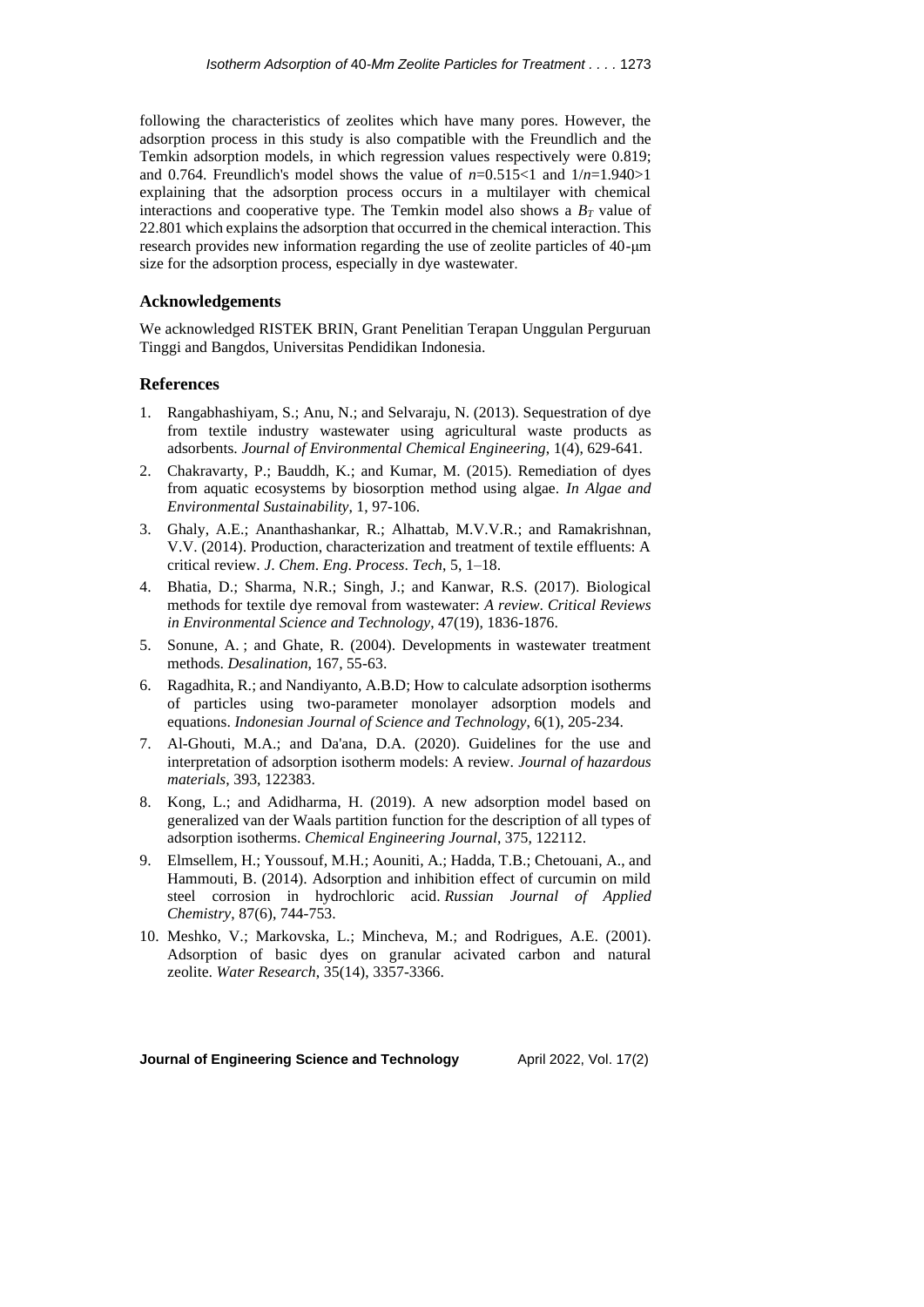- 11. Hong, M.; Yu, L.; Wang, Y.; Zhang, J.; Chen, Z.; Dong, L.; Zan, Q. ; and Li, R. (2019). Heavy metal adsorption with zeolites: The role of hierarchical pore architecture. *Chemical Engineering Journal*, 359(2019), 363-372.
- 12. Dewi, E.M.; Suryaningtyas, D.T.; and Anwar, S. (2017). Utilization of natural zeolites as Cu (Ii) and Zn (Ii) adsorbent. *Journal of Tropical Soils*, 21(3), 153-160.
- 13. Nandiyanto, A.B.D.; Arinalhaq, Z.F.; Rahmadianti, S.; Dewi, M.W.; Rizky, Y.P.C.; Maulidina, A.; Anggraeni, s. ; Bilad, M. R. ; and Yunas, J. (2020). Curcumin Adsorption on Carbon Microparticles: Synthesis from Soursop (AnnonaMuricata L.) Peel Waste, Adsorption Isotherms and Thermodynamic and Adsorption Mechanism. *International Journal of Nanoelectronics & Materials*, 13(2020), 173-192.
- 14. Rahimian, R.; and Zarinabadi, S. (2020). A review of studies on the removal of methylene blue dye from industrial wastewater using activated carbon adsorbents made from almond bark. *Progress in Chemical and Biochemical Research*, 3(3), 251-268.
- 15. Giannakoudakis, D.A.; Hosseini-Bandegharaei, A.; Tsafrakidou, P.; Triantafyllidis, K.S.; Kornaros, M.; and Anastopoulos, I. (2018). Aloe vera waste biomass-based adsorbents for the removal of aquatic pollutants: a review. *Journal of Environmental Management*, 227, 354-364.
- 16. Su, H.; Ye, Z.; and Hmidi, N. (2017). High-performance iron oxide–graphene oxide nanocomposite adsorbents for arsenic removal. *Colloids and Surfaces A: Physicochemical and Engineering Aspects*, 522, 161-172.
- 17. Wang, J.; and Zhuang, S. (2017). Removal of various pollutants from water and wastewater by modified chitosan adsorbents. *Critical Reviews in Environmental Science and Technology*, 47(23), 2331-2386.
- 18. Wang, Y.; Huang, H.; Duan, S.; Liu, X.; Sun, J.; Hayat, T.; Alsaedi, A. ; and Li, J. (2018). A new application of a mesoporous hybrid of tungsten oxide and carbon as an adsorbent for elimination of Sr2+ and Co2+ from an aquatic environment. *ACS Sustainable Chemistry and Engineering*, 6(2), 2462-2473.
- 19. Noro, S.I.; Kitagawa, S.; Kondo, M.; and Seki, K. (2000). A new, methane adsorbent, porous coordination polymer [{CuSiF6 (4, 4′‐bipyridine) 2} n]. *Angewandte Chemie International Edition*, 39(12), 2081-2084.
- 20. Awad, A.M.; Shaikh, S.M.; Jalab, R.; Gulied, M.H.; Nasser, M.S.; Benamor, A.; and Adham, S. (2019). Adsorption of organic pollutants by natural and modified clays: a comprehensive review. *Separation and Purification Technology*, 228, 115719.
- 21. Jiang, D.; Chen, M.; Wang, H.; Zeng, G.; Huang, D.; Cheng, M.; Liu, Y. ; Xue, W. ; and Wang, Z. (2019). The application of different typological and structural MOFs-based materials for the dyes adsorption. *Coordination Chemistry Reviews*, 380, 471-483.
- 22. Mahmoodi, N.M., and Saffar-Dastgerdi, M.H. (2019). Zeolite nanoparticle as a superior adsorbent with high capacity: Synthesis, surface modification and pollutant adsorption ability from wastewater. *Microchemical Journal*, 145, 74-83.
- 23. Nandiyanto, A.B.D. (2020). Isotherm adsorption of carbon microparticles prepared from pumpkin (Cucurbita maxima) seeds using two-parameter monolayer adsorption models and equations. *Moroccan Journal of Chemistry*, 8(3), 8-3.